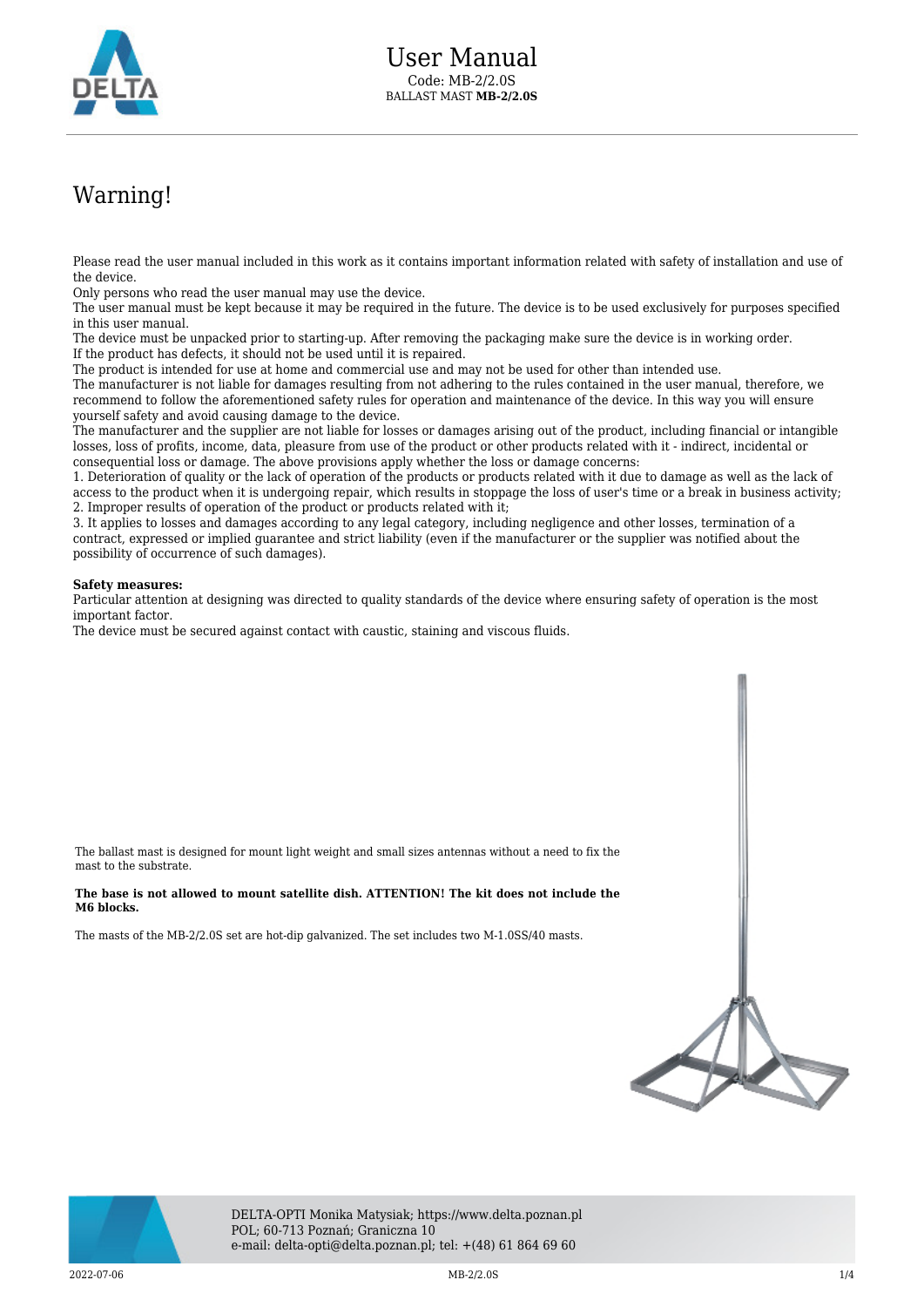

| Height of the mast:              | 2 m (included) - FOLDING STEEL MAST 2 x 1 m                                                                                                                                                   |
|----------------------------------|-----------------------------------------------------------------------------------------------------------------------------------------------------------------------------------------------|
| Mast diameter:                   | $40 \text{ mm}$                                                                                                                                                                               |
| Number of sections:              | 2 - The number refers to the number of sections that make up the mast                                                                                                                         |
| Material:                        | Steel galvanized - Hot-dip galvanized                                                                                                                                                         |
| Manufacturer / Brand:            | <b>DELTA</b>                                                                                                                                                                                  |
| Main features:                   | • FOLDING STEEL MAST 2 x 1 m (included)<br>• Whole element is hot-dip galvanized<br>• It is perfect to mount antennas : WLAN, DVB-T<br>• External dimensions of the whole base : 860 x 685 mm |
| Internal dimensions of the base: | 385 x 385 mm                                                                                                                                                                                  |
| Weight:                          | $9.62 \text{ kg}$                                                                                                                                                                             |
| Guarantee:                       | 3 years                                                                                                                                                                                       |

## The correct order of assembly:



The mast base after assembling:

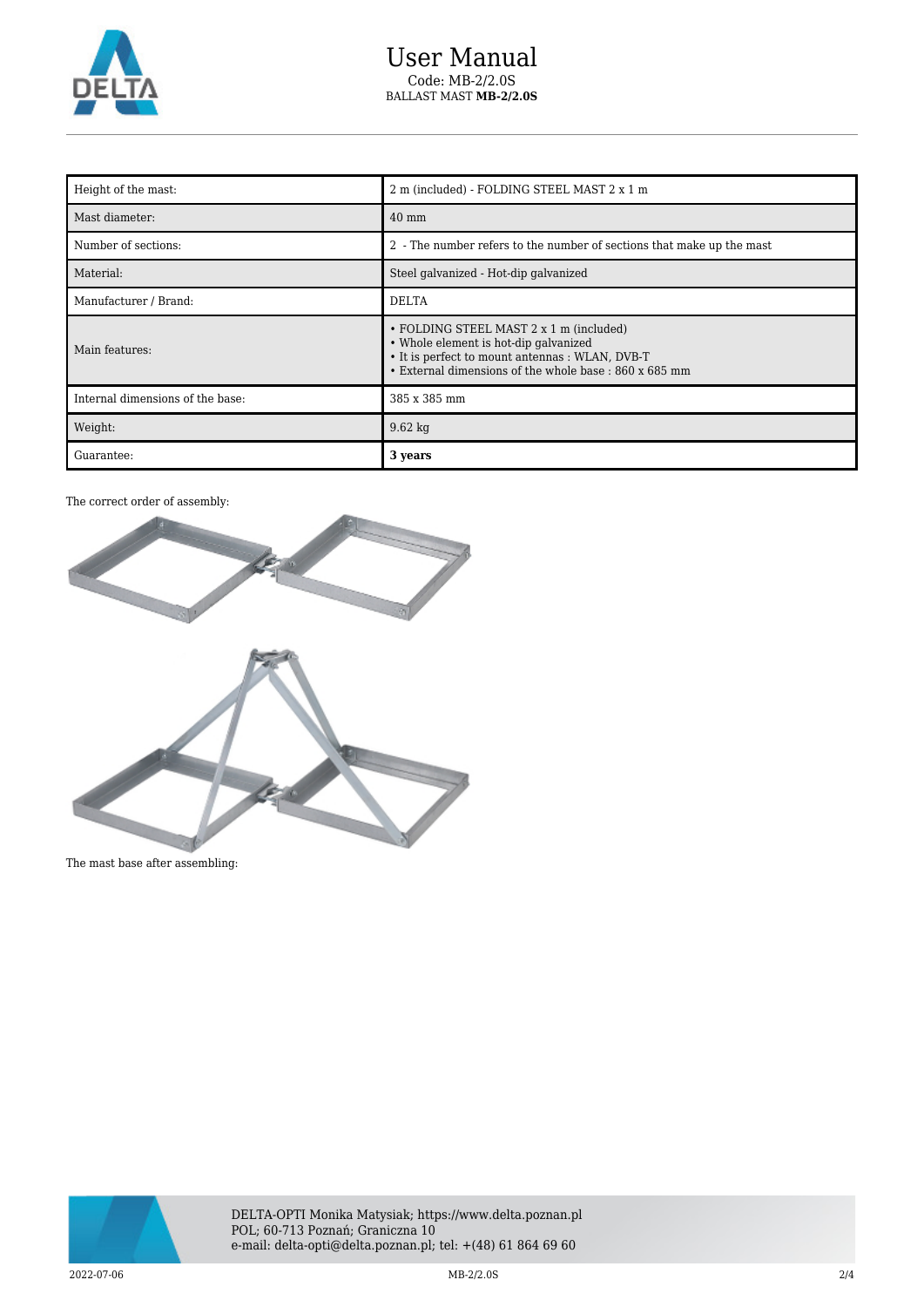